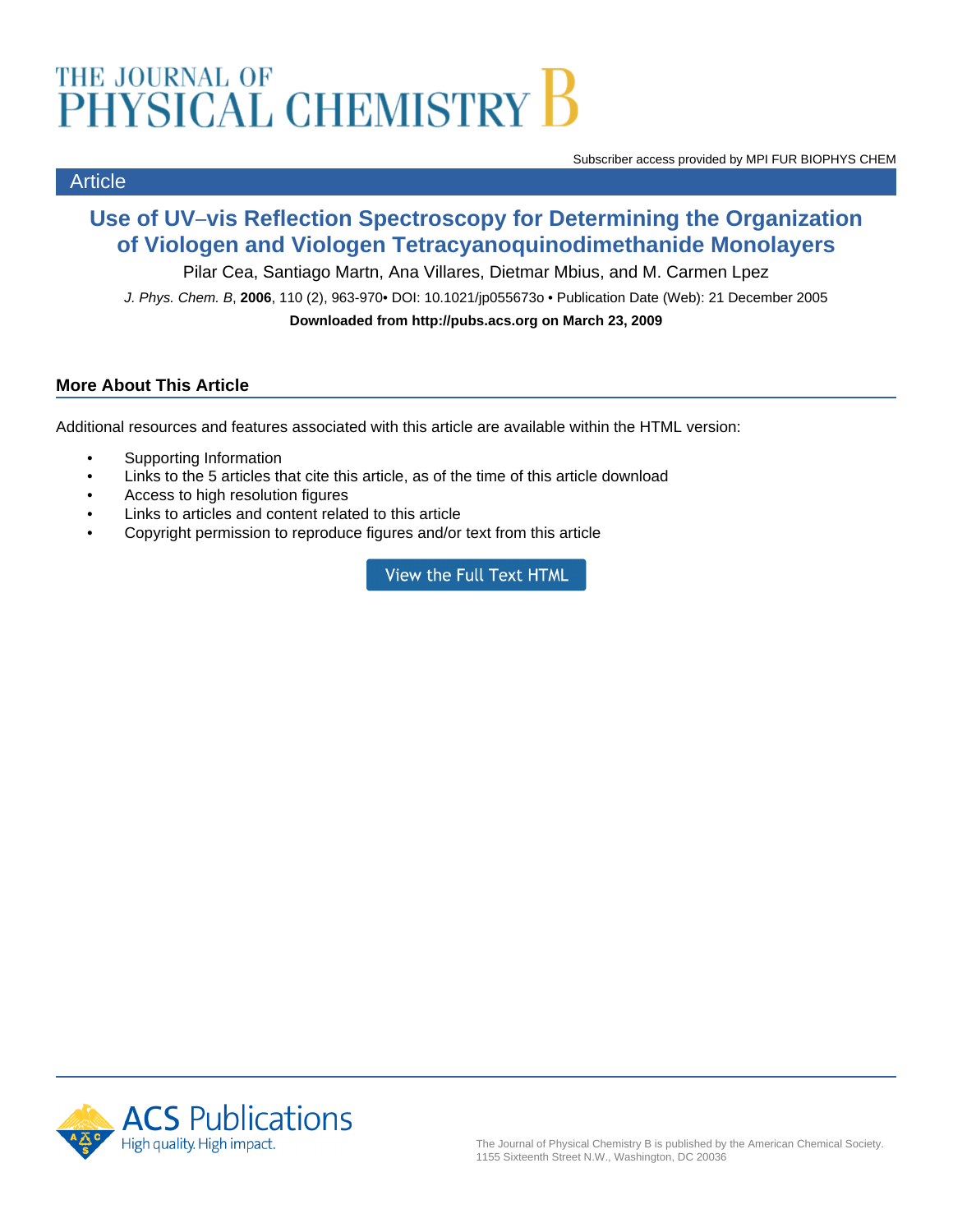## **Use of UV**-**vis Reflection Spectroscopy for Determining the Organization of Viologen and Viologen Tetracyanoquinodimethanide Monolayers**

#### **Pilar Cea,† Santiago Martı**´**n,† Ana Villares,† Dietmar Mo**1**bius,‡ and M. Carmen Lo**´**pez\*,†**

*Departamento de Quı*´*mica Orga*´*nica-Quı*´*mica Fı*´*sica, Facultad de Ciencias, Plaza de San Francisco, Ciudad Uni*V*ersitaria, 50009 Zaragoza, Spain, and Max Planck Institute for Biophysical Chemistry Am Fassberg 11, 37077 Go¨ttingen, Germany*

*Recei*V*ed: October 5, 2005; In Final Form: No*V*ember 8, 2005*

UV-vis reflection spectroscopy has been used for proving in situ the organization of pure viologen and hybrid viologen tetracyanoquinodimethanide monolayers at the air-water interface. Other more classical measurements concerning Langmuir monolayers, including surface pressure-area and surface potentialarea isotherms, are also provided. The organization of the viologen in the Langmuir monolayer was investigated upon the different states of compression, and the tilt angle of the viologen moieties with respect to the water surface was determined. A gradual transition of the viologen molecules from a flat orientation in the gas phase to a more tilted position with respect to the water surface in the condensed phases occurs. The addition of a tetracyanoquinodimethane (TCNQ) salt in the subphase leads to the penetration of TCNQ anions into the positively charged viologen monolayer forming a hybrid viologen tetracyanoquinodimethanide film where a charge-transfer interaction between the two moieties is observed. From a quantitative analysis of the reflection spectra, an organization model of these hybrid monolayers at the air-water interface is proposed, suggesting a parallel arrangement of viologen and TCNQ units with a 1:2 stoichiometry.

#### **Introduction**

Monomolecular films at the air-water interface have gained the attention of many research groups in the last two decades due to both their theoretical interest and their potential use in the development of components for industrial applications. The reason for such an interest lies in the molecular architecture achieved by these monolayers that confers properties upon them that can be very different from those of unoriented bulk materials. Nevertheless, the prerequisite to the final application of these organized systems is an extensive knowledge of the structure of the monolayer itself, i.e., a thorough understanding of the monolayer behavior is essential for exploiting the technique of Langmuir and Langmuir-Blodgett (LB), which allows the creation of films with a high internal order, the desired number of layers, and the possibility of depositing alternate monolayers of different molecules. In this context, researchers around the world have developed a number of surface-sensitive experimental methods for proving "in situ" the organization of molecules on the water surface.<sup>1</sup> One of these techniques is  $UV - vis$  reflection spectroscopy<sup>2,3</sup> whose main advantage is that it applies to the air-water interface, affording an "in situ" study of the monolayer and detection of physical or chemical processes such as adsorption or penetration of molecules from the solution into the interface (the bulk subphase is not recorded by this method) or polymerization reactions at the interface;<sup>4</sup> it also provides information about the aggregation state of the molecules,<sup>5</sup> the formation of hydrogen bonds,<sup>6</sup> or, by means of the appropriate calculations, the determination of the tilt angle of the molecules at the air-water interface.<sup>3,7</sup>

Some of the most fascinating electrochemical compounds studied in Langmuir and Langmuir-Blodgett films are viologens

or salts of 4,4′-bipyridine. The electrochemical properties of LB films of viologens have shown a great dependence on several parameters including the orientation of the molecules on the  $films^{8-13}$  as well as the type of counterion<sup>14-17</sup> present in the subphase and, therefore, incorporated into the LB film during the transference process.18 Although there is a considerable body of published work dealing with the electrochemistry of thin solid films of viologen derivatives<sup>8-10,16,17,19-24</sup> as well as other potential applications of these viologen films, $25-27$  there is relatively little data available for the detailed organization of amphiphilic viologens at the air-water interface.<sup>28</sup> Therefore, one of the aims of this paper is to discuss the "in situ" characterization of Langmuir films of a viologen derivative (structure shown in Chart 1a) onto pure water by means of  $UV$ vis reflection spectroscopy in addition to complementary data provided by the usual monolayer techniques.

On the other hand, electrically active LB films based on charge transfer (CT) complexes have attracted a lot of attention for application in nanoscale molecular devices including electrical circuits, rectifiers, nanowires, switches, and sensors. It has been reported elsewhere that tetracyanoquinodimethanide counterions strongly affect the electrochemical properties of viologens in the solid state and solutions<sup>29-34</sup> as well as in LB films.16,17 Thus, in this paper we also try to provide some insight about the organization of hybrid viologen tetracyanoquinodimethanide films that were fabricated spreading the viologen onto aqueous solutions containing a tetracyanoquinodimethane (TCNQ) salt (Chart 1b). It is well-known that viologens and tetracyanoquinodimethanide anions form CT complexes in the solid state<sup>30</sup> characterized by a broad and relatively intense band in the UV-vis region. Consequently, the formation of a CT complex when a viologen derivative is spread onto an aqueous subphase containing a tetracyanoquinodimethanide salt is likely and probably detectable by means of the reflection spectroscopy. Moreover, the use of aqueous solutions of LiTCNQ as subphase

<sup>\*</sup> Corresponding author. E-mail address: mcarmen@unizar.es. Telephone number: 00 34 976 76 22 96. Fax number: 00 34 976 76 12 02.

<sup>†</sup> Ciudad Universitaria.

<sup>‡</sup> Max Planck Institute for Biophysical Chemistry.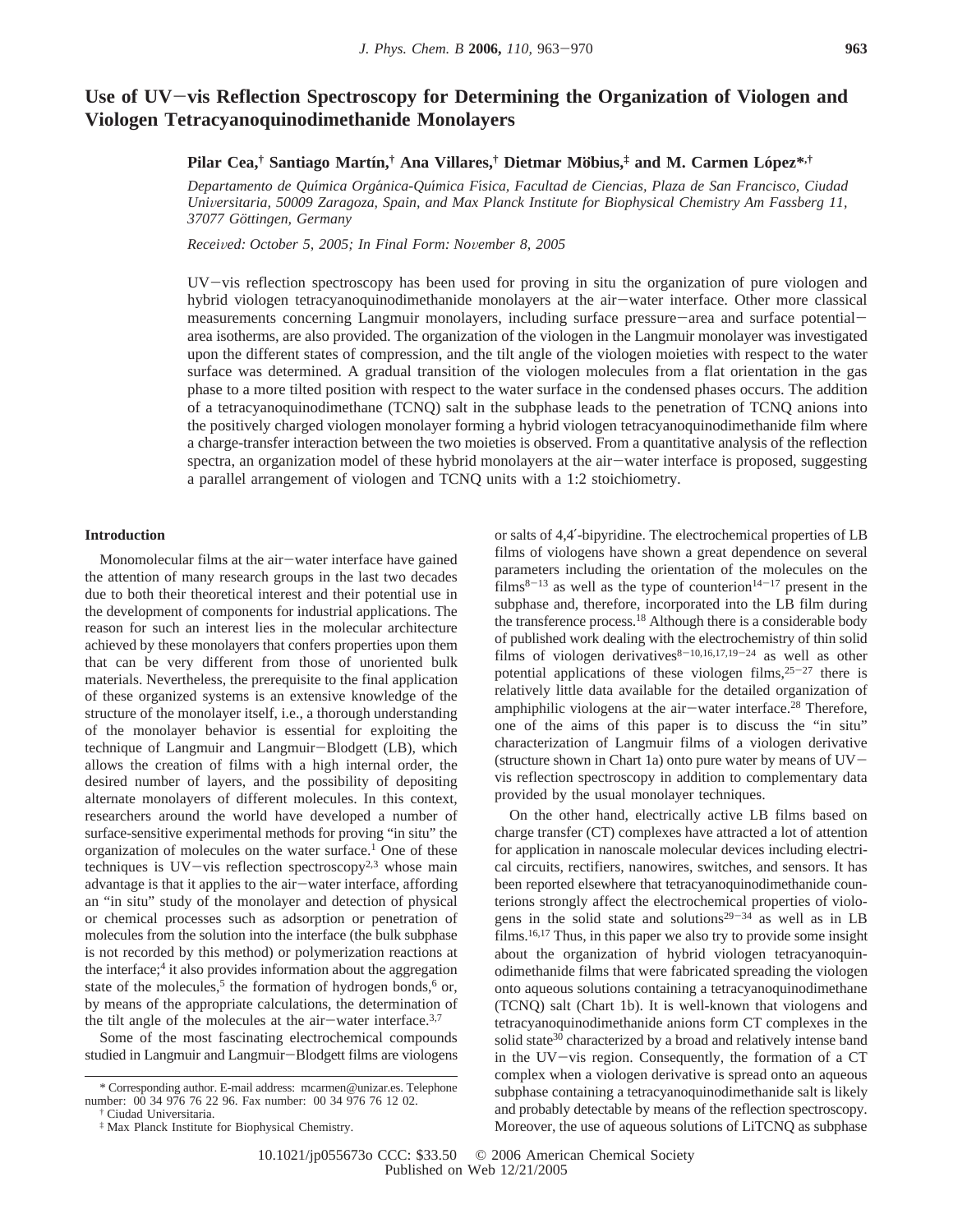**CHART 1: Chemical Structures of (a) 1,1**′**-Dioctadecyl-4,4**′**-bipyridilium Dication and (b) Tetracyanoquinodimethanide Anion**



has certain advantages from the point of view of the Langmuir film characterization. Thus, the LiTCNQ-water solutions have a band in the visible region (around 600 nm), far from that due to the viologen moiety (around 270 nm), and therefore, the TCNQ moieties should be easily detected by reflection spectroscopy if they penetrate into the floating monolayer providing information about the interactions between the viologen and the TCNO<sup> $\sim$ -</sup> as well as data about the orientation of the anions in the monolayer. Furthermore, some models about the arrangement of the viologens in the monolayer at the air-water interface as well as the penetration of the TCNQ anions onto the monolayer and their relative orientation with respect to the viologen moieties are presented.

#### **Experimental Section**

1,1'-Dioctadecyl-4,4'-bipyridilium dibromide,  $(2C_{18}V)Br<sub>2</sub>$ , and 1,1′-dimethyl-4,4′-bipyridilium dichloride (methyl viologen) were purchased from Aldrich, and no further treatment was carried out. Solutions of  $(2C_{18}V)Br<sub>2</sub>$  were prepared in chloroform/ absolute ethanol in the rate 4:1. The chloroform was HPLC grade (99.9%) purchased from Aldrich, and the ethanol was HPLC grade (99.0%) purchased from Normasolv. The solutions were used as fresh as possible. Li(TCNQ) was provided by Dr. Ballester from Universidad Complutense de Madrid (Spain). Its purity (better than 99.0%) was checked by spectroscopic techniques. Aqueous solutions of LiTCNQ to be used as subphase in the trough experiments were prepared employing Millipore Milli-Q water whose resistivity was 18.2 MΩ'cm. The LiTCNQ solutions were stored in darkness, and they were always used within 1 month.

The films were prepared on a NIMA trough whose dimensions are  $720 \times 100$  mm<sup>2</sup>. Floating monolayers or Langmuir films were fabricated spreading 0.5 mL of a  $10^{-4}$  M solution of  $(2C_{18}V)Br_2$  onto water or aqueous solutions of LiTCNQ  $10^{-6}$ or  $2 \times 10^{-6}$  M. The spreading solution was delivered from a syringe held very close to the surface allowing the surface pressure to return to a value as close as possible to zero. The initial surface density of the films was such that the surface pressure never exceeded 1 mN/m. The monolayer compression started after waiting for 15 min so that the solvent had completely evaporated, and it was carried out at a constant sweeping speed of 6.6  $\times$  10<sup>-3</sup> nm<sup>2</sup>/(molecules·min). Each compression isotherm was registered at least three times to ensure the reproducibility of the obtained results. All the experiments were performed in a clean room whose temperature was kept constant at  $20 \pm 1$  °C. The  $\Delta V$ –A measurements were carried out with a vibrating plate condensor of the type described earlier.35 As counter electrode, a squared Pt plate 3 cm in length was placed at the bottom of the trough. The UV-vis reflection experiments, whose fundamentals were reported elsewhere, $2$ were recorded with a spectrophotometer provided by Nanofilm Technologie GmbH. The reflection spectrometer has a light



**Figure 1.** (a) Surface pressure and (b) surface potential vs area per C18V molecule isotherms onto the indicated subphases.

source FiberLight DTM 6/50 which consists of a deuterium lamp and a tungsten lamp which are both installed in a ceramic cell. An internal lamp shutter is electronically controlled. The FiberLight produces white light in the spectral range from 240 to 1000 nm, and there is a multichanel spectrometer for analyses in the same spectral range using a grating and a CCD diode array as detector. The absolute wavelength accuracy is  $\leq 0.3$ nm; the resolution (Rayleigh-criterion) is > 3 nm. A bifurcated  $UV - vis$  fiber with 20 multimode fibers in each arm conducts, through the first arm, the light from the source to a sensor unit that collimates the light to the monolayer and focuses the reflected light into the fibers that, through the second fiber arm, is conducted to the spectrometer. A blackplate situated in the bottom of the trough is used to eliminate the stray light. The background correction spectrum (clean surface) is taken prior to the spreading process. The software provided by Nanofilm and Nima permits control of the trough and the reflection spectrometer recording the  $\pi$ -*A* isotherms and reflection spectra simultaneously. The low barrier speed was chosen to minimize the relaxation phenomena of the monolayer during the recording of the reflection spectra.

#### **Results and Discussion**

The surface pressure/area per molecule  $(π−A)$  isotherms for the viologen derivative together with the surface potential (∆*V*-*A*) isotherms are shown in parts a and b of Figure 1, respectively, for the following subphases: (i) pure water, (ii)  $10^{-6}$  M, and (iii)  $2 \times 10^{-6}$  M aqueous solutions of LiTCNQ.

When the subphase is pure water, the surface pressure starts rising at an area of ca. 1.50 nm2/molecule. Meanwhile, the take off in the isotherm takes place at a higher area, ca.  $1.65 \text{ nm}^2$ / molecule, if a  $10^{-6}$  M LiTCNQ aqueous solution is employed as subphase, and at 2.05 nm2/molecule when the subphase is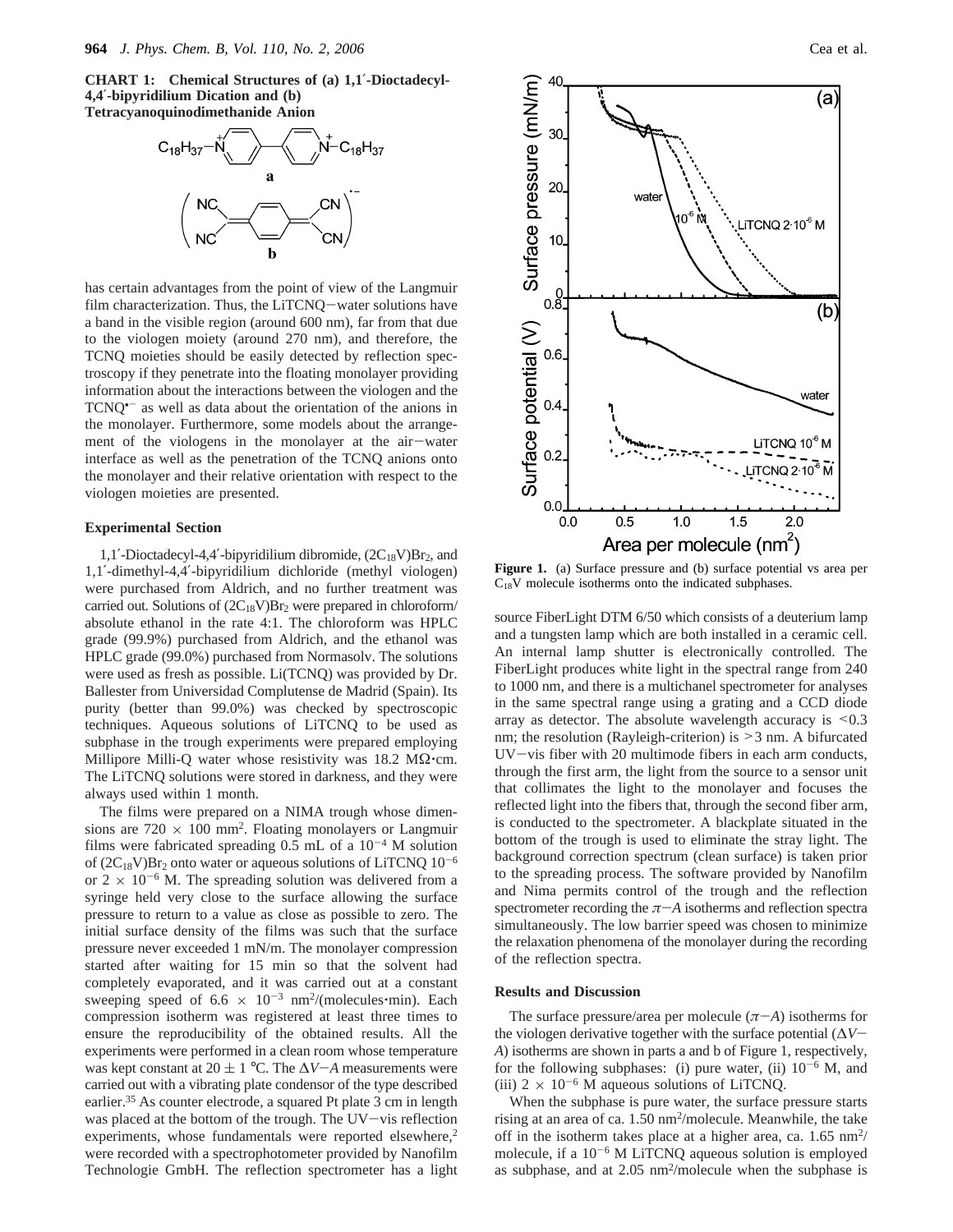

**Figure 2.** Reflection spectra (left) and normalized reflection spectra (right) of viologen monolayers spread onto the indicated subphases. The inset graphs are magnifications of certain regions of interest discussed in the text.

 $2 \times 10^{-6}$  M LiTCNQ. The surface pressure increases monotonically upon compression until an overshoot above 30 mN/m is reached when the subphase is pure water. When the subphase contains the TCNQ salt, the overshoot is less evident although a drastic change in the slope of the isotherm can also be seen.

The precise surface pressure, shape, and size of the overshoot are highly dependent on the sweeping speed and on the subphase nature. The size and shape of the plateau region after the overshoot also depend on the subphase nature as can be seen in Figure 1a as well as on the speed of compression (data not shown although a comparison can be made with previously reported data<sup>10,16</sup>). The presence of overshoots in  $\pi$ -*A* isotherms has been widely reported by many authors and attributed to several reasons including (i) slow rearrangement of the headgroups,  $36$  (ii) a change in steric configurations,  $37$  (iii) a lack of

nucleation for the formation of domains during the nonequilibrium compression process,  $38$  or (iv) collapse of the monolayer.39 Such a phenomenon has also been observed in isotherms of viologen derivatives using subphases different from those reported here.18,19 Nevertheless, no definite cause of the overshoot in  $\pi$ -*A* isotherms of viologen derivatives has been reported although some authors<sup>10,16,18,19</sup> have indicated that it could be due to either a bilayer formation or a reorganization of the viologen units from a horizontal position to a more vertical one. In any case, it is difficult to establish the origin of the overshoot and the plateau of the isotherm just from the isotherms.

The expansion of the viologen monolayer when the TCNQ salt is added to the subphase could be due to either (i) the incorporation of the organic anion into the viologen monolayer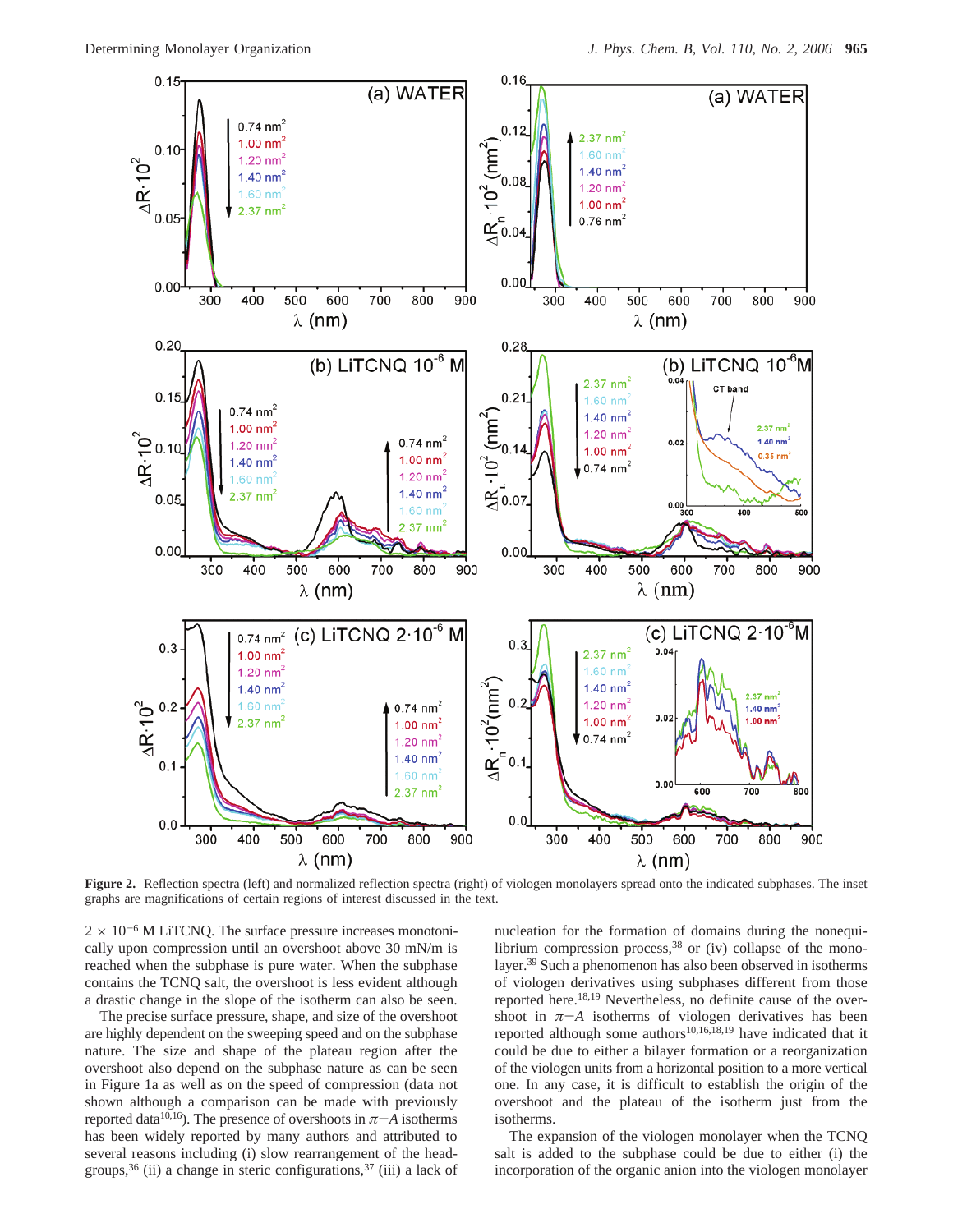separating these molecules laterally or (ii) the TCNQ arranged underneath the viologen pulling the viologen molecules apart. The first explanation seems more reasonable according to the experimental data provided both by the  $\Delta V$ -*A* isotherms and by the reflection spectroscopy data that are shown below. The surface potential of the monolayer decreases considerably when the subphase is a LiTCNQ solution compared to a pure water subphase. However, the obtained value cannot be explained just by modifying the electric double layer due to adsorption of the TCNO<sup> $-$ </sup> underneath the viologen as shown below. The monolayer surface potential,  $\Delta V$ , when the double layer contribution (ionized monolayers),  $\Psi_0$ , is included in the Helmholtz equation,  $40$  is given by<sup>1</sup>

$$
\Delta V = (\mu_{n}/A\epsilon_{r}\epsilon_{0}) + \Psi_{0}
$$
 (1)

where  $\mu_n$  is the normal component of the dipole moment per molecule and  $\epsilon_{\rm r}$  and  $\epsilon_{0}$  are the relative water dielectric constant and the permittivity of the vacuum, respectively.  $\Psi_0$  can be obtained from the Gouy-Chapman model. Thus, if the surface is supposed to be uniformly charged, homogeneous, and considered as a nonpermeable plane, and assuming that the double layer consists of single point charges, then the Gouy-Chapman model leads to the equation $41-43$ 

$$
\Psi_0 = \frac{2kT}{e} \sinh^{-1} \left( \frac{e\alpha}{A\sqrt{8\epsilon_r \epsilon_0 kTC_b}} \right) \tag{2}
$$

where *k* is Boltzmann's constant, *T* is the absolute temperature,  $e$  is the electron charge,  $\alpha$  is the degree of dissociation of the headgroup,  $A$  is the area per molecule, and  $C<sub>b</sub>$  is the bulk counterion concentration in the subphase (the counterions of the positively ionized viologen monolayers are  $OH^-$  and  $TCNQ<sup>•</sup>$  when pure water  $^{10}$  and LiTCNQ solution<sup>16</sup> are used as subphases, respectively).

When the pure viologen monolayer is formed onto a pure water surface, the experimental surface potential at  $1 \text{ nm}^2$ / molecule is around 0.675 V, while it drops down to 0.233 and 0.219 V for the monolayer spread onto an aqueous solution of  $10^{-6}$  M and  $2 \times 10^{-6}$  M LiTCNQ, respectively. Therefore, the change in surface potential at 1 nm<sup>2</sup>/molecule is  $0.442$  V  $(10^{-6}$ M LiTCNQ) and 0.456 V ( $2 \times 10^{-6}$  M LiTCNQ) with respect to the pure water subphase. Nevertheless, according to eqs 1 and 2, if the surface density of the adsorbed ions is not more than that of the headgroups, the drop surface potential should be around 0.060 and 0.075 V for  $10^{-6}$  M LiTCNQ and 2  $\times$ 10-<sup>6</sup> M LiTCNQ, respectively. The differences between the experimental values and those obtained from the Gouy-Chapman model could be due to the incorporation of the TCNQ anion inside the viologen monolayer,<sup>44</sup> resulting in the formation of one more double electric layer inside the monolayer. This layer consists of positively charged viologen groups and negatively charged TCNQ ions. The latter have a negative contribution to the total potential, explaining the low surface potential of the monolayers spread onto the LiTCNQ solutions.

The expansion of the isotherms and the drastic drop in surface potential when LiTCNQ is present in the subphase point out the incorporation of the TCNQ anions into the monolayer, but this phenomenon is more clearly evidenced by reflection spectroscopy at the air-water interface. Reflection spectra, <sup>∆</sup>*R*, of monolayers on a water subphase at several surface pressures are shown in Figure 2a as well as the normalized reflection spectra defined as  $\Delta R_n = \Delta R$ 'area per molecule. Parts b and c of Figure 2 show the spectra of monolayers prepared onto  $10^{-6}$ and  $2 \times 10^{-6}$  M LiTCNO subphases, respectively. The broad



Figure 3. UV-vis spectra of pure methyl viologen and pure LiTCNQ solutions in water together with their mixture in the 1:2 proportion (cuvette length  $= 1$  cm).



**Figure 4.** Molar absorptivity of a viologen monolayer onto a water subphase recorded at several surface densities and molar absorptivity of methyl viologen in water solution.

band in the 600-700 nm region, attributable to the TCNQ anions in a dimeric state, indicates the presence of TCNQ anions at the air-water interface. Obviously, such a band is not present when pure water is employed as subphase. Moreover, there is another broad band situated in the 300-450 nm region. Typically, a charge transfer (CT) complex is detected in the UV-vis range when two compounds are brought together and a new band is formed that was not present in the spectrum of either component (see Figure 3). Viologens are excellent electron acceptors and TCNQ<sup>+-</sup> is a well-known donor which makes highly probable a CT interaction between the two components. The appearance of a band in this region of the spectrum has been previously attributed to a CT interaction in viologen derivatives,  $29,45$  and some authors reported the formation of viologen-TCNQ charge-transfer complexes in the solid state.<sup>29</sup> So far, there are no reliable accounts of solution phase CT of viologens with TCNQ,<sup>29</sup> although a tiny new band at ca. 420 nm can be seen in a water solution containing the two materials (Figure 3).

Figure 4 shows the comparison between the molar absorptivity spectra of the 1,1′-dioctadecyl-4,4′-bipyridilium cation at the air-water interface at several surface pressures and the spectrum of methyl viologen dichloride in water. This last compound was chosen for this comparison instead of 1′ dioctadecyl-4,4′-bipyridilium dibromide given that the methyl viologen is water soluble and therefore the environment in a water solution resembles more the one at the air-water interface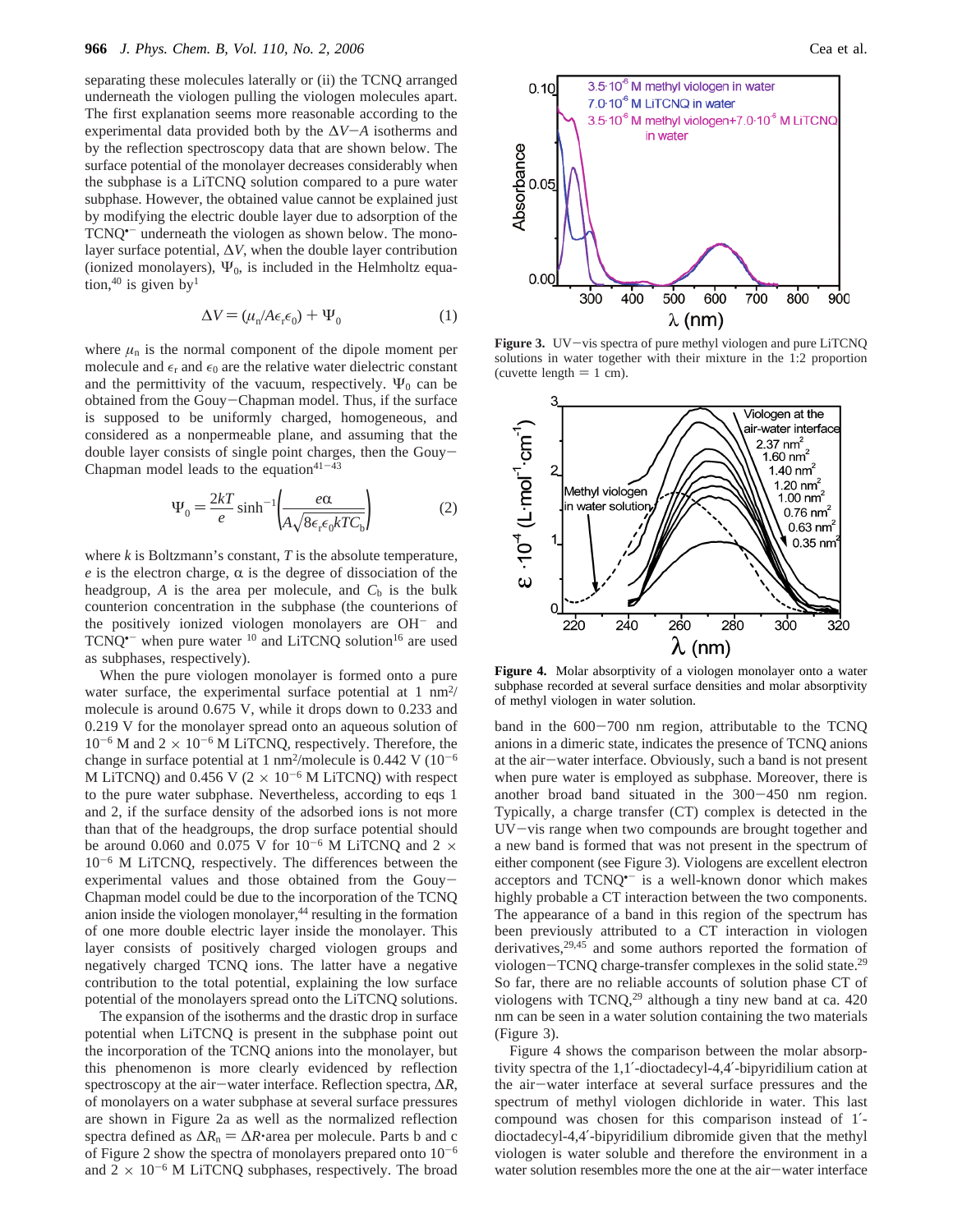**CHART 2: Definition of the** *θ* **Angle (angle between the normal to the surface and the transition moment of the** viologen moiety) and its Complementary Angle  $\phi$ 



instead of an organic solvent. The molar absorptivity  $(\epsilon)$  vs wavelength spectra shown in Figure 4 have been calculated according to the following:

air-water interface $2$ 

$$
\epsilon = \Delta R / 2.303 \Gamma 10^{-3} R_{\rm w}^{1/2} \tag{3}
$$

solution

$$
\epsilon = A/Cl \tag{4}
$$

where  $\Gamma$  is the surface density given in mol·cm<sup>-2</sup>,  $R_w$  is the water reflectivity, *A* is the absorbance, *C* is the solution concentration, and *l* is the cell width. *C* and *l* units are mol $L^{-1}$ and cm, respectively. Therefore,  $\epsilon$  is expressed in cm<sup>-1</sup>·mol<sup>-1</sup>·L.

As can be seen in Figure 4, there is a red shift of the maximum wavelength of the spectra recorded at the air-water interface compared to the solution spectrum. This red shift could be attributed to either the formation of associates of the viologen units or, more likely, taking into account that we are dealing with a small shift, to a less polar environment. This less polar environment of the viologen moiety could be due to the contact of the chromophore unit with at least one hydrocarbon chain when the surface pressure increases, which would indicate an increase in the tilt angle when the area per molecule decreases. We will see shortly that a quantitative analysis of these spectra confirms an increase in the tilt angle of the viologen unit with respect to the water surface upon compression.

In solution, the orientation of the viologen units is at random and, therefore, the absorption must be proportional to a factor of  $\frac{2}{3}$  given that only two out of the three components of the transition moment of the viologen group are interacting with the incident unpolarized light.<sup>7</sup> Nevertheless, at the air-water interface, there is a preferential orientation of the viologen units which, according to Figure 4, must change under compression, i.e., the more parallel the transition moment of the viologen to the water surface the higher the intensity of the reflection spectrum; therefore, an orientation factor can be defined.7 For a general case, and with a statistical distribution of the transition moments around the surface normal, the orientation factor is given by

$$
f_{\text{orient}} = \frac{3}{2} \sin^2 \theta \tag{5}
$$

where  $\theta$  is the angle formed by the normal to the surface and the transition dipole moment of the viologen unit (Chart 2).



**Figure 5.**  $\pi$ -*A* isotherm of the viologen derivative onto a pure water subphase (left) and tilt angle formed by the dipole transition moment of the viologen and the water surface (right) vs area per molecule.

This equation is applicable only if there is a homogeneous distribution of the viologen transition moments around the surface normal. In conclusion, the decrease in the normalized spectrum when the surface pressure increases is related to an increase in the tilt angle of the viologen moiety with respect to the water surface. In the lines below, the calculation to obtain this tilt angle is presented.

An integration of the absorption band of the methyl viologen in water yields an oscillator strength of  $f = 0.5028$  according to the equation $46$ 

$$
f = \frac{4\epsilon_0 2.303 m_e c_0}{N_A e^2} \int_{\text{band}} \epsilon \, \text{d}v = 1.44 \times 10^{-19} \int_{\text{band}} \epsilon \, \text{d}v \tag{6}
$$

where  $\epsilon_0$  is the permittivity of vacuum,  $m_e$  the electron mass,  $e$ the electron charge, *c*<sup>0</sup> the light speed in a vacuum, and *N*<sup>A</sup> the Avogadro constant. The factor  $1.44 \times 10^{-19}$  is expressed in mol $\cdot$ L<sup>-1</sup> $\cdot$ cm $\cdot$ s. The value of the oscillator strength of (2C<sub>18</sub>V)-Br<sub>2</sub> has been determined in acetonitrile yielding a value of 0.5169, which is quite similar to that of methyl viologen in water. We have chosen the oscillator strength of methyl viologen in water for the calculations in order to minimize the possible effect of the solvent.47

The comparison of the oscillator strength obtained in solution with the apparent oscillator strength,  $f_{app}$ , calculated from the measured reflection spectra, allows the determination of the orientation factor defined as

$$
f_{\text{orient}} = \frac{f_{\text{app}}}{f} \tag{7}
$$

where  $f_{app}$  is given by<sup>7</sup>

$$
f_{\text{app}} = 2.6 \times 10^{-12} \int_{\text{band}} \text{area } \Delta R \, \text{d}v =
$$
  
 $2.6 \times 10^{-12} \int_{\text{band}} \Delta R_n \, \text{d}v$  (8)

The numeric factor 2.6  $\times$  10<sup>-12</sup> is expressed in nm<sup>-2</sup>·s. Substitution of the values obtained in eq 6 (oscillator strength) and eq 8 (apparent oscillator strength) in eq 8 give the orientation factor that substitution in eq 5 yields the angle, *θ*, formed by the normal to the surface and the dipole transition moment of the viologen unit.

Figure 5 shows the  $\pi$ -*A* isotherm (left) together with the tilt angle,  $\phi$  (right), defined as the tilt angle with respect to the water surface ( $\phi = 90 - \theta$ ) expressed in degrees (see Chart 2),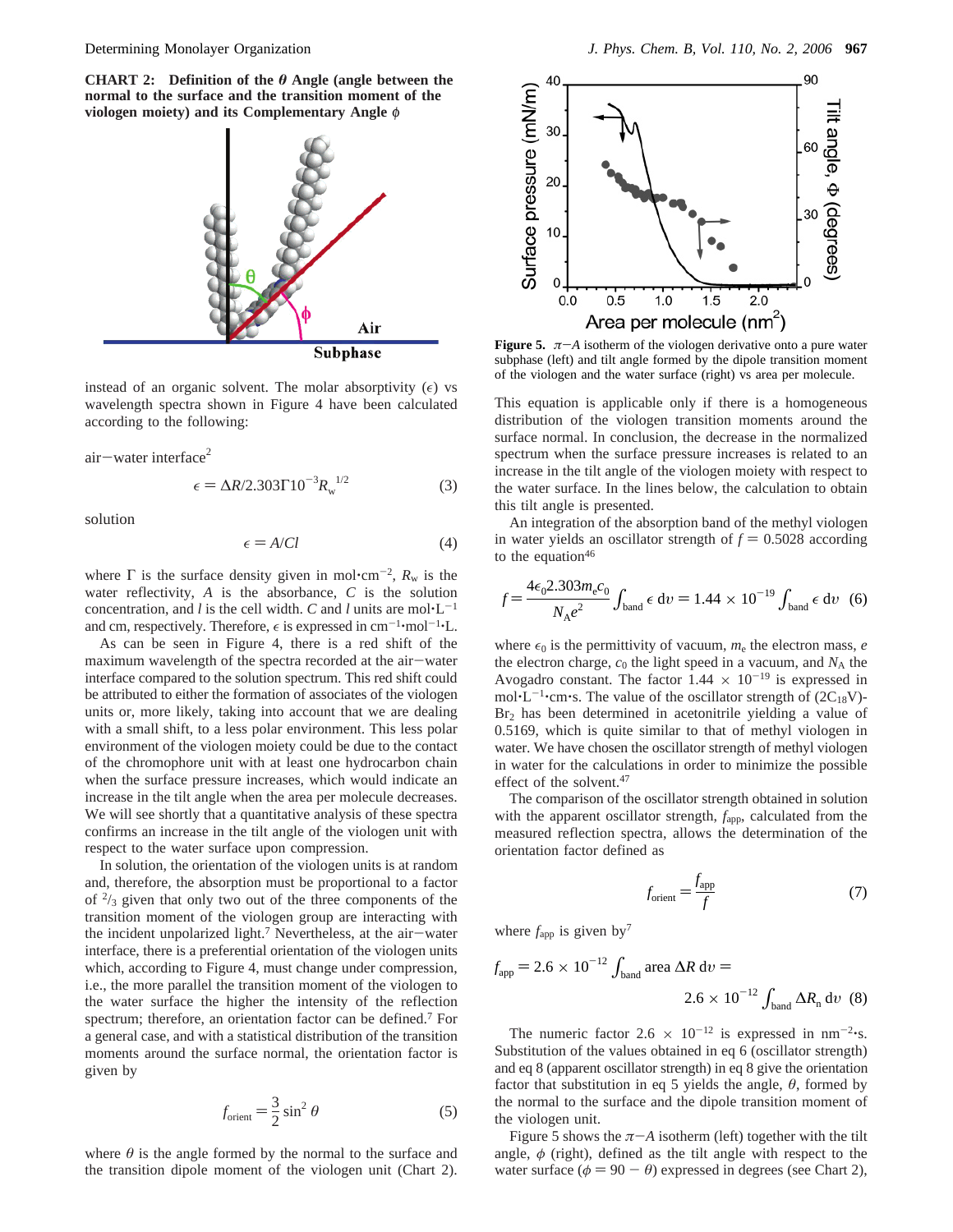vs the area per molecule. It should be noted that spectra recorded in the gas phase of the isotherm  $(2.37-1.50 \text{ nm}^2)$  show a high dispersion in the angle values, probably due to the presence of nonuniform domains in the monolayer underneath the fiberoptics detector, that produce significant fluctuations in the signal<sup>48</sup> from one measurement to another. As soon as the isotherm takes off, all the spectra follow a logical evolution and the three experiments performed yielded very reproducible tilt angle values. From Figure 5 it can be concluded that, at low surface density, the viologens are situated in a lying flat position (more polar environment and shorter value of the maximum absorption wavelength), but as the surface pressure increases, the viologen units suffer a transition to a more vertical position (less polar environment of the viologen units and slight red shift of the maximum wavelength). There are two sudden changes in the tilt angle of the viologen groups upon compression, the first one takes place between 2 and  $1.5 \text{ nm}^2$ , i.e., in the region prior to the increase in the surface pressure, and the second one occurs in the vicinity of the overshoot in the isotherm. Before the overshoot, the aromatic rings of the viologen derivative have a tilt angle of ca. 43° with respect to the water surface; afterward, in the region after the overshoot, *φ* gradually increases until it reaches ca. 50°, indicating that the overshoot is caused by a reorganization of the viologen units but not a collapse, where a drastic increase in the reflection intensity due to a multilayer formation would have been expected and, therefore, an apparent decrease in the tilt angle of the viologen group. Such an increase in the intensity of the reflection spectra is effectively observed in the collapse of the monolayer (spectra not shown for clarifying purposes). A complete description of the overshoot should also take into consideration other factors. Thus, as we said above there is a significant influence of the speed of compression on the size of the overshoot and the precise surface pressure at which it appears; this indicates a kinetic factor that has been previously interpreted49 as metastability of the monolayer in this region. The alkyl chains have been reported $50$  to play an important role on the surface pressure of the plateau in the isotherms giving that lateral side chain interactions contribute significantly to monolayer stability. The absence of a constant surface pressure plateau as observed here has also been related to side chain crystallization by Xiao et al. $51$  Data provided by other techniques, capable of analyzing the alkyl chain behavior upon the monolayer compression, could contribute to complete the information provided by the reflection spectroscopy.

A similar procedure can be applied to calculate the tilt angle of the viologen unit and even the tetracyanoquinodimethanide anions when a LiTCNQ aqueous subphase is employed. Nevertheless, these calculations present certain difficulties. Thus, there are three unknown quantities ( $\theta_{\text{viologen}}$ ,  $\theta_{\text{TCNO}}$ , and the average number of TCNQ anions incorporated per viologen unit), but there are only two bands to be integrated; i.e., we have a system of two equations and three unknown quantities. Besides, it should be taken into account that  $TCNO<sup>–</sup>$  moieties present a band in the 240-320 nm region that overlaps the viologen band. Therefore, the band observed in the reflection spectra is the contribution of the viologen and the TCNQ<sup>+-</sup>. Consequently, we should discriminate between these two contributions in order to calculate the tilt angle of both materials. To do so, we have assumed that the more stable situation in the monolayer should correspond to a parallel arrangement of the viologen units and the TCNQ anions. In this way, the interaction of the two aromatic units would be maximum with a better charge compensation and a more effective interaction



**Figure 6.**  $\pi$ -*A* isotherm of the viologen derivative onto a 10<sup>-6</sup> M LiTCNQ aqueous subphase (left) and tilt angle formed by the transition moment of the viologen (circles) or TCNQ (triangles) and the liquid surface (right) vs area per molecule. The tilt angles have been calculated assuming a viologen/TCNQ 1:2 stoichiometry.

**CHART 3: Model of Organization of Viologen Tetracyanoquinodimethanide Monolayers at the Air**-**Water Interface**



to form the CT complex. Therefore, the TCNQ moieties should have a very similar tilt angle to that of the viologen. The tilt angle of the TCNQ anions can be easily determined by means of the integration of the 500-800 nm band in the reflection spectra, taking into account the number of TCNQ anions incorporated per viologen unit, and the calculation of the oscillator strength from solution  $(f = 0.0357)$ . On the other hand, the oscillator strength corresponding to the 240-320 nm band has been estimated as the sum of the viologen oscillator strength  $(f = 0.5028)$  and the TCNQ<sup> $\sim$ </sup> oscillator strength  $(f = 0.2553)$ multiplied by the number of TCNQ anions incorporated into the monolayer. If  $\phi$  values obtained from the integration of the bands in the 240-320 nm and 500-800 nm coincide or are very similar to each other, the hypothesis of a parallel arrangement of the two moieties would be plausible. These calculations have been performed for several viologen/TCNQ stoichiometries obtaining significant differences between the tilt angle calculated from the integration of the two bands, except in the case of a viologen/TCNQ 1:2 stoichiometry where an excellent agreement is obtained before the overshoot as shown in Figure 6 for a LiTCNQ  $10^{-6}$  M subphase (the same stoichometry is obtained for a LiTCNQ  $2 \times 10^{-6}$  M subphase as we will see later on). Besides, the last situation would be stoichiometry of charges. On the basis of these results, a schematic model of molecular organization at the air-water interface is depicted in Chart 3.

The excellent agreement between the viologen and the TCNQ<sup>\*-</sup> tilt angle in the region between the gas phase and the overshoot is not accomplished after the overshoot. The apparent tilt angle of the TCNQ<sup>+-</sup> is lower than that obtained for the viologen indicating that the intensity of the  $TCNQ<sup>–</sup>$  spectrum is higher than expected for a parallel arrangement of the viologen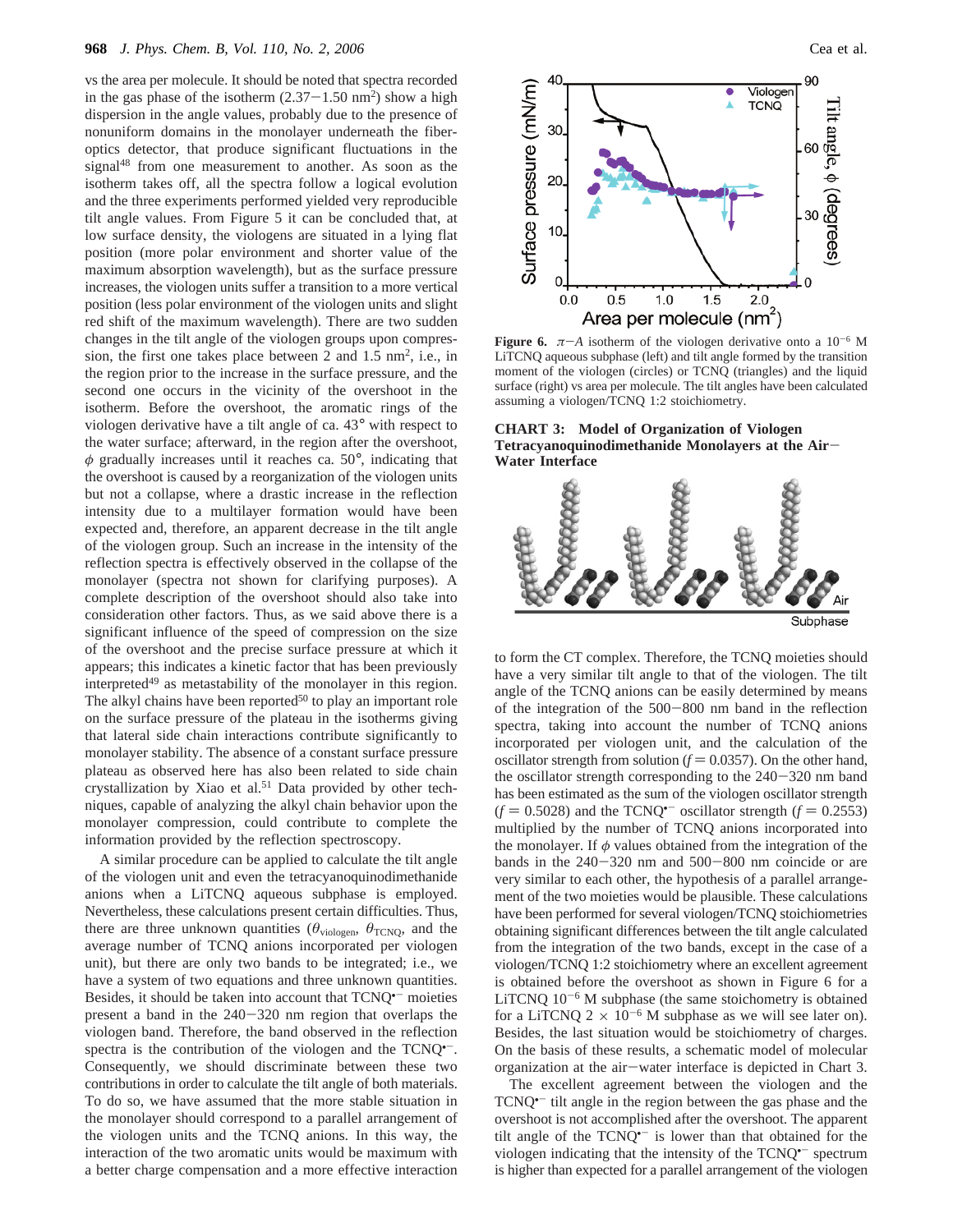**CHART 4: Model of Organization of Viologen Tetracyanoquinodimethanide Monolayers at the Air**-**Water Interface after the Overshoot**



and TCNQ<sup>\*-</sup> for a 1:2 stoichiometry; i.e., the model proposed in Chart 3 is no longer valid beyond the overshoot. We have thought about two possible explanations for this discrepancy. The first proposal is a sudden incorporation of more TCNQ units into the monolayer which would cause an increase in the intensity of the band around 600 nm. This hypothesis could agree with the formation of H aggregates (blue shift of the TCNQ-band). Nevertheless, we do not give much credibility to this model as a decrease in the ∆*V* values would be expected and, on the other hand, it is hard to believe that in a compact state of the monolayer more anions are incorporated, especially if the viologen charge was already compensated before the overshoot. The second possibility is that a small number of TCNQ anions are expelled from their initial position in the monolayer, due to steric hindrance at a high compression state of the monolayer, and these anions are situated underneath the viologens acquiring a lower tilt angle with respect to the water surface, justifying in this way a more intense band in the reflection spectra (perhaps forming H aggregates with other TCNQ anions in the subphase) and a worse viologen charge compensation according to an abrupt increase in the surface potential as observed in Figure 1. The CT band intensity in the normalized reflection spectra increases its intensity when the surface density increases (inset Figure 2b right) suggesting a more effective CT interaction between the viologen and the TCNQ units, probably favored by a more compact packing when the surface pressure increases. Nevertheless, after the overshoot this tendency (increase of the CT band) is inverted indicating that now there is a worse CT interaction, which supports this second proposal. Chart 4 illustrates this model.

The spectra recorded on a  $2 \times 10^{-6}$  M LiTCNQ subphase were analyzed in the same way as for the  $10^{-6}$  M LiTCNQ subphase. Again the agreement between the viologen and TCNQ<sup>+-</sup> tilt angles is achieved for a 1:2 stoichiometry before the plateau in the isotherm (Figure 7). The main difference between the results obtained in both subphases is the different tilt angle, being lower when a more concentrated subphase is employed. Probably, a higher TCNQ<sup>+-</sup> concentration yields a less polar environment at the air-water interface and, therefore, the viologen units tend to increase their contact surface with the aqueous surface. A lower tilt angle is in agreement with the expansion of the monolayer when the LiTCNQ concentration increases. On the other hand, after the beginning of the plateau in the isotherm, the angles obtained for the viologen and the TCNQ<sup>\*-</sup> are different, indicating that either the stoichiometry proportion changes or the assumption that the viologen and TCNQ anions are parallel to each other is no longer true. In this case, unlike the less concentrated LiTCNQ solution, the discrepancy occurs not immediately after the overshoot but a bit later. The reason the model proposed in Chart 3 is not valid at high surface densities in the plateau region could be in this



**Figure 7.**  $\pi$ -*A* isotherm of the viologen derivative onto a 2 × 10<sup>-6</sup> M LiTCNQ aqueous subphase (left) and tilt angle formed by the transition moment of the viologen (circles) or TCNQ (triangles) and the liquid surface (right) vs area per molecule. The tilt angles have been calculated assuming a viologen/TCNQ 1:2 stoichiometry.

case an ejection of some TCNQ anions from the interface to the subphase where they are not recorded by reflection spectroscopy. Thus, if we assume that the TCNQ anions in the interface are still parallel to the viologen ones in the plateau region, a 1:1 stoichiometry is needed to reach an agreement between both angles, which means that some TCNQ anions have gone into the subphase, which is in agreement with the increase of the surface potential observed in Figure 1.

#### **Conclusions**

This paper has aimed at a better understanding of the organization of viologen monolayers at the air-water interface. The  $\pi$ -*A* and  $\Delta V$ -*A* isotherms as well as reflection spectroscopy indicate that viologen moieties undergo a gradual transition from a more or less flat orientation in the gas phase to a tilted one, showing an angle of ca. 43° before the overshoot. The overshoot in the  $\pi$ -*A* isotherm has been interpreted as a further reorganization of the molecules at the air-water interface, reaching a tilt angle above 50° after the plateau in the isotherm. Other factors such as kinetic effects and influence of alkyl chains could also play a significant role on the overshoot.

Researchers worldwide have always sought fruitful combinations of molecules to produce new complexes, adducts, or compounds showing new and useful properties. Thus, prompted by these attempts we have prepared hybrid viologen tetracyanoquinodimethanide monolayers at the air-water interface by means of the incorporation of TCNQ anions from the subphase into the positively charged viologen monolayers. Such a penetration of the subphase anions into the monolayer was demonstrated by means of the  $\pi$ -*A*,  $\Delta V$ -*A*, and more clearly by UV-vis reflection spectroscopy. A simultaneous quantitative analysis of the two active molecules in the UV-vis region has facilitated the investigation of the viologen tetracyanoquinodimethanide hybrid monolayers allowing the suggestion of an organization model at the air-water interface. In this model, a parallel arrangement of viologen and TCNQ units with a 1:2 stoichiometry is proposed. After the overshoot this model is no longer valid and a possible explanation is that TCNQ units are ejected from their initial position in the monolayer, being just adsorbed beneath the viologen units in a more horizontal position or even squeezed into the subphase. Throughout this paper UVvis reflection spectroscopy has shown itself as a powerful tool for the in situ characterization of floating monolayers from a